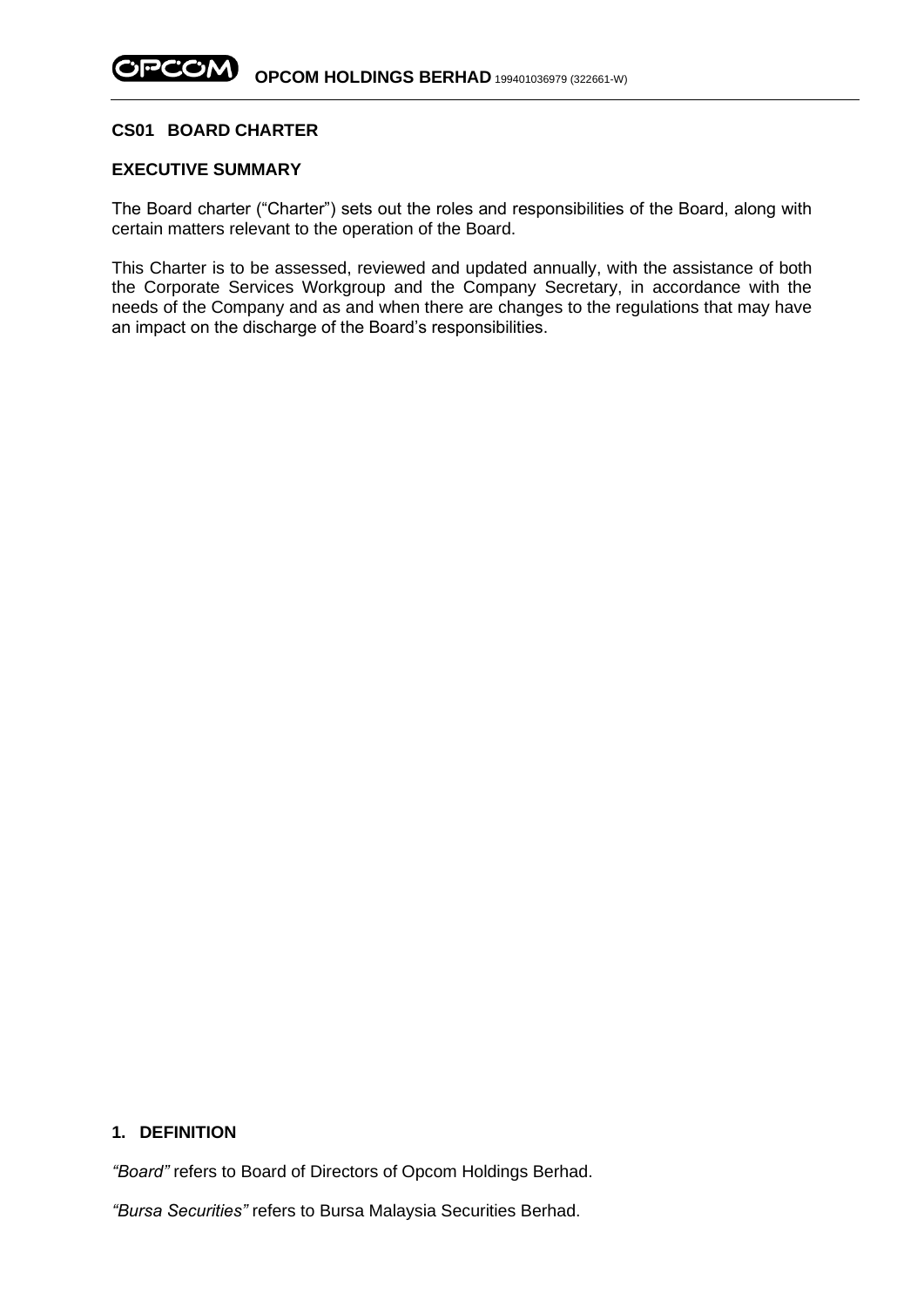*"Independent Director"* is defined under paragraph 1.01 of the Listing Requirements as one who is independent of management and free from any business or other relationship that could interfere with the exercise of independent judgment or the ability to act in the best interest of the Company.

*"Listing Requirements"* refers to the Bursa Malaysia Securities Berhad ACE Market Listing Requirements.

*"Management Letter"* is a report issued by the external auditors to report to the Company on any material weakness identified in the accounting or internal control systems and recommendations for improvements.

# **2. CODE OF CONDUCT OF BOARD**

The Malaysian Code on Corporate Governance Guidelines ("MCCG") issued by Securities Commission serves as a guide to the Code of Conduct of the Board. Refer to the enclosed 'Appendix 1' for the Code of Conduct of Board.

# **3. BOARD RESPONSIBILITIES**

The Board is accountable to shareholders for the performance of the Company and the Board members aspire to the highest standards of corporate governance.

Besides carrying out its statutory responsibilities, the Board's key responsibilities are as follows:

- (a) Reviewing and adopting a strategic plan for the Company;
- (b) Overseeing the conduct of the Company's business to evaluate whether the business is being properly managed;
- (c) Identifying principal risks and ensuring the implementation of appropriate internal control systems to manage these risks;
- (d) Succession planning, including appointing, training, fixing the compensation of and, where appropriate, replacing senior management;
- (e) Developing and implementing an investor relations programme or shareholder communications policy for the Company; and
- (f) Reviewing the adequacy and the integrity of the Company's internal control systems and management information systems, including systems for compliance with applicable laws, regulations, rules, directives and guidelines.

# **4. POWERS AND DUTIES OF DIRECTORS**

The Companies Act 2016, determines the powers and statutory duties of Board members. The major functions of the Board include but not limited to the following:

- (a) Setting the Company's values and standards of conduct and ensuring these are adhered to in the interest of all stakeholders;
- (b) Approving policies, strategies, budgets, and plans;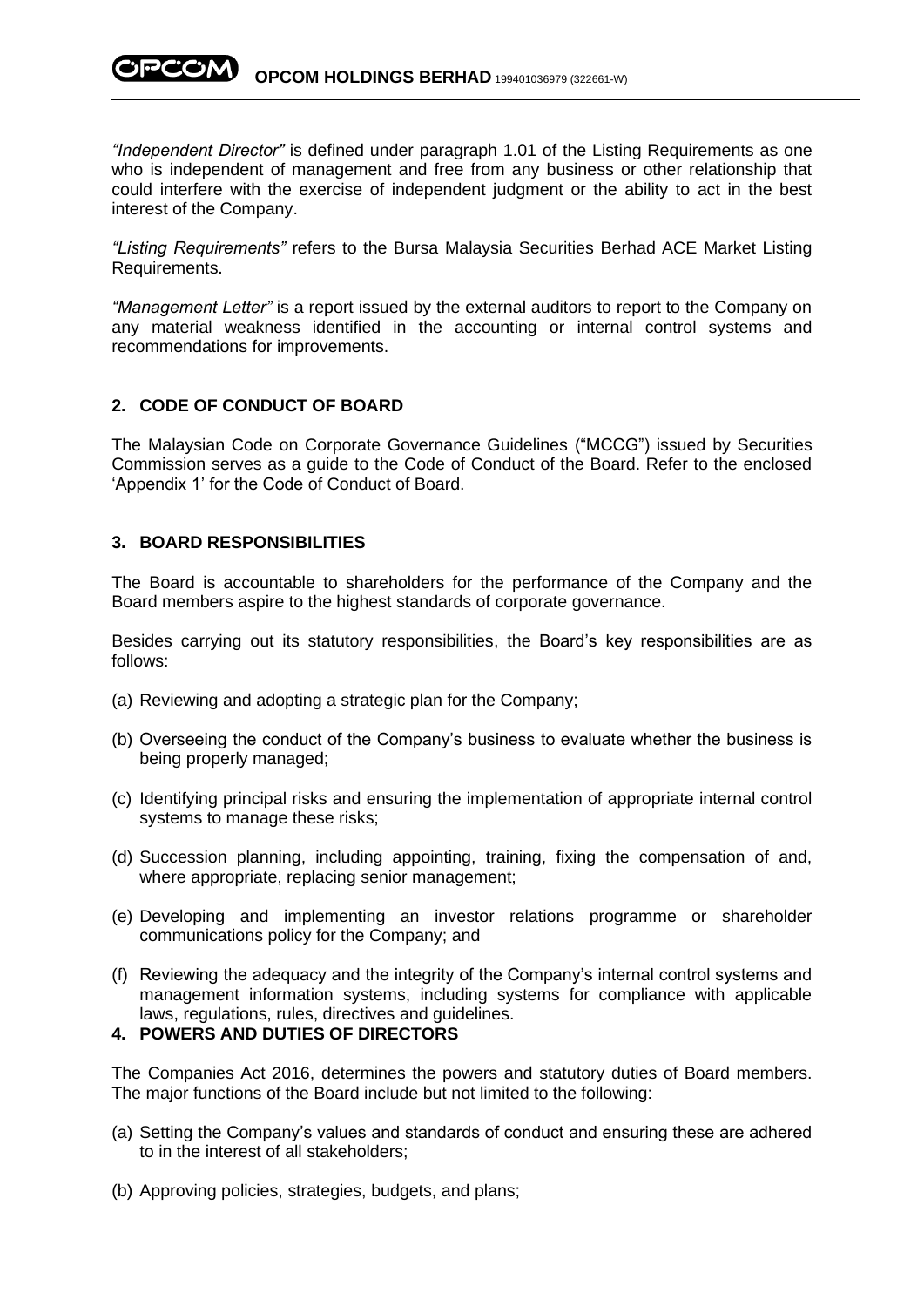- (c) Assessing performance against strategies to monitor both the suitability of those strategies and the performance of management and the Board itself;
- (d) Reviewing operating information to understand the Company's position, and approving financial and other reporting;
- (e) Identifying areas of significant business risk and ensuring systems and procedures are in place to manage those risks;
- (f) Considering management recommendations on key issues including acquisitions, funding and significant capital expenditure;
- (g) Ensuring that the Company acts legally to comply with the relevant laws and regulations to ensure the highest ethical standards are maintained;
- (h) Ensuring that the direction and control of the Company is in the hand of the Board by having a formal schedule of matters specifically reserved to the Board for decision. A schedule of matter would be given to the Directors on appointment and it should be kept up to date. The Schedule of Reserved Matters currently applying is attached as 'Appendix 2' to the Board Charter.
- (i) Appointing, terminating and reviewing the performance of the Executive Director; and
- (j) Reporting to shareholders, as the Board acts on behalf of and is accountable to shareholders, the Board seeks to identify the expectations of the shareholders, as well as other regulatory and ethical expectations and obligations.

### **5. BOARD BALANCE AND INDEPENDENCE**

The Board places great importance on the balance of its independent members as they serve as an essential source of impartial and professional guidance to protect the interest of the stakeholders, particularly shareholders.

### **Size and Structure**

- (a) No prescriptive rule for optimum Board size.
- (b) Factors to consider in determining the appropriate size include business size and scope or geography.
- (c) Factors to consider in determining structure include diversity of Board members technical know-how or experience, age, race or gender.

### **Composition**

- (a) One-third of the Board must comprise of Independent Directors. In the event the Chairman of the Board is a non-Independent Director, the majority members of the Board must be Independent Directors.
- (b) If a vacancy in the Board results in a non-compliance with the required composition, the vacancy must be filled within two (2) months, but not later than three (3) months.

### **Assessment of Independent Director**

(a) Is not an Executive Director of the Company.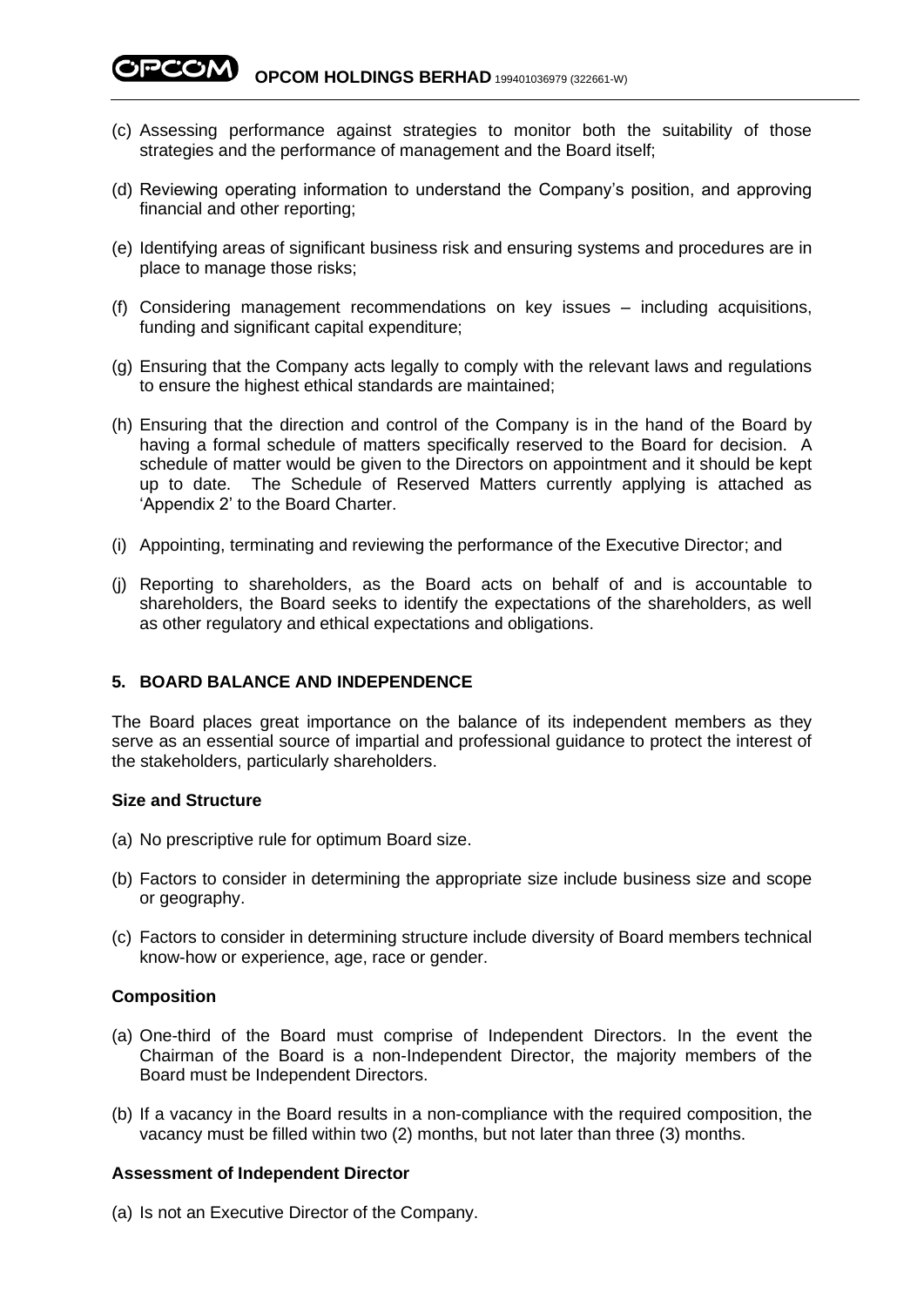- (b) Has not been within the last two (2) years and is not an officer of the Company.
- (c) Is not a major shareholder of the Company.
- (d) Is not a relative of any Executive Director, officer or major shareholder of the Company.
- (e) Is not acting as a nominee of representative of any Executive Director or major shareholder of the Company.
- (f) Has not been engaged as a professional adviser by the Company.
- (g) Has not engaged in any transaction with the Company.

An independent director who has served on the Board for a period exceeding nine (9) years may continue his/her directorate in the Company as independent member, subject to the approval of shareholders on the relevant resolutions tabled at the AGM of the Company.

## **6. POSITION DESCRIPTION**

### **Role of Chairman**

- (a) Heads the Board;
- (b) Chairs general meetings of shareholders;
- (c) Monitors the workings of the Board, especially the conduct of Board meetings;
- (d) Ensures that all relevant issue for the effective running of the Company's business are on the agenda;
- (e) Ensures that quality information to facilitate decision-making is delivered to Board members on a timely basis;
- (f) Encourages all directors to play an active role in Board activities; and
- (g) Liaises with Executive Director and the Company Secretary and/or Corporate Services Workgroup on the agenda for Board meetings.

## **Role of Executive Director**

- (a) Executive Director is, as employee, involved in the day-to-day management of the Company;
- (b) Provides leadership, strategic vision and high level business judgment and wisdom; and
- (c) The ability to meet immediate performance targets without neglecting long-term growth opportunities of the Company.

## **Role of Non-Executive Directors**

Act as a bridge between management and stakeholders, particularly shareholders, ensuring relevant checks and balances, focusing on shareholders' and other stakeholders' interests and that high standard of corporate governance are applied.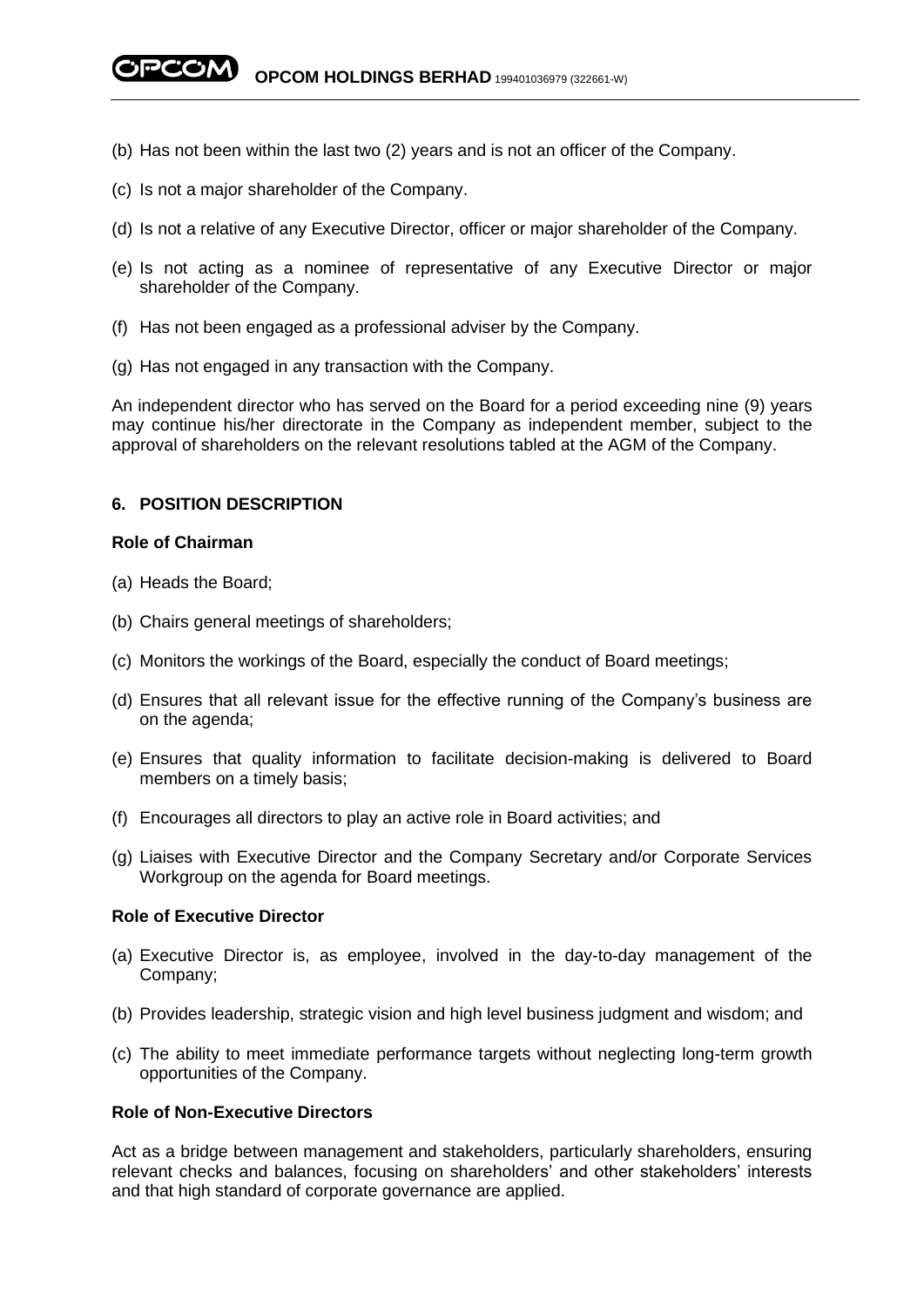## **7. DISCLOSURE OF DIRECTORS' INTEREST AND RELATED PARTY TRANSACTION**

The "Related Party Transaction Policy and Procedures" refers.

# **8. APPOINTMENT OF BOARD COMMITTEES**

### **Audit Committee ("AC")**

The Board appoints and ensures the composition of the AC is in the right size relative to the business operation. If a vacancy in the AC results in a non-compliance with the required composition, the vacancy must be filled within two (2) months, but not later than three (3) months.

The AC provides the Board with assurance of the quality and reliability of financial information used by the Board and of the financial information issued publicly by the Company. The AC shall meet at least four (4) times in a year and additionally as required.

The AC:

- (a) Underscores the Board's commitment to ensure integrity of financial information and reporting;
- (b) Increases the emphasis on risk and control of the Company;
- (c) Provides an additional and specialised oversight of the financial reporting process by facilitating the discharge of the Board's responsibility in respect of the timely preparing and issuance of financial statements;
- (d) Considers the appointment of the external and internal auditors, the audit fee and any question of resignation or dismissal;
- (e) Reviews external and internal auditors' audit plan;
- (f) Convenes private dialogue with external auditor at least twice a year in the absence of the Executive Director and management;
- (g) Reviews external auditor's Management Letter and management's response to the findings and recommendations; and
- (h) Provides a mechanism for the external auditor to assert their independence in the event of a dispute with management.

### **Nominating and Remuneration Committee ("NRC")**

With the recommendation of MCCG in regard to the setting up of a Nominating Committee and the amendments to the Listing Requirements in line with the MCCG, the Board had established a NRC, combining the role of both the nominating committee and the existing remuneration committee into one (1) given the role of nominating committee and remuneration committee and the current size of the Board.

The Board appoints its NRC which consists solely of Non-Executive Directors. If a vacancy in the NRC results in a non-compliance with the required composition, the vacancy must be filled within two (2) months, but not later than three (3) months.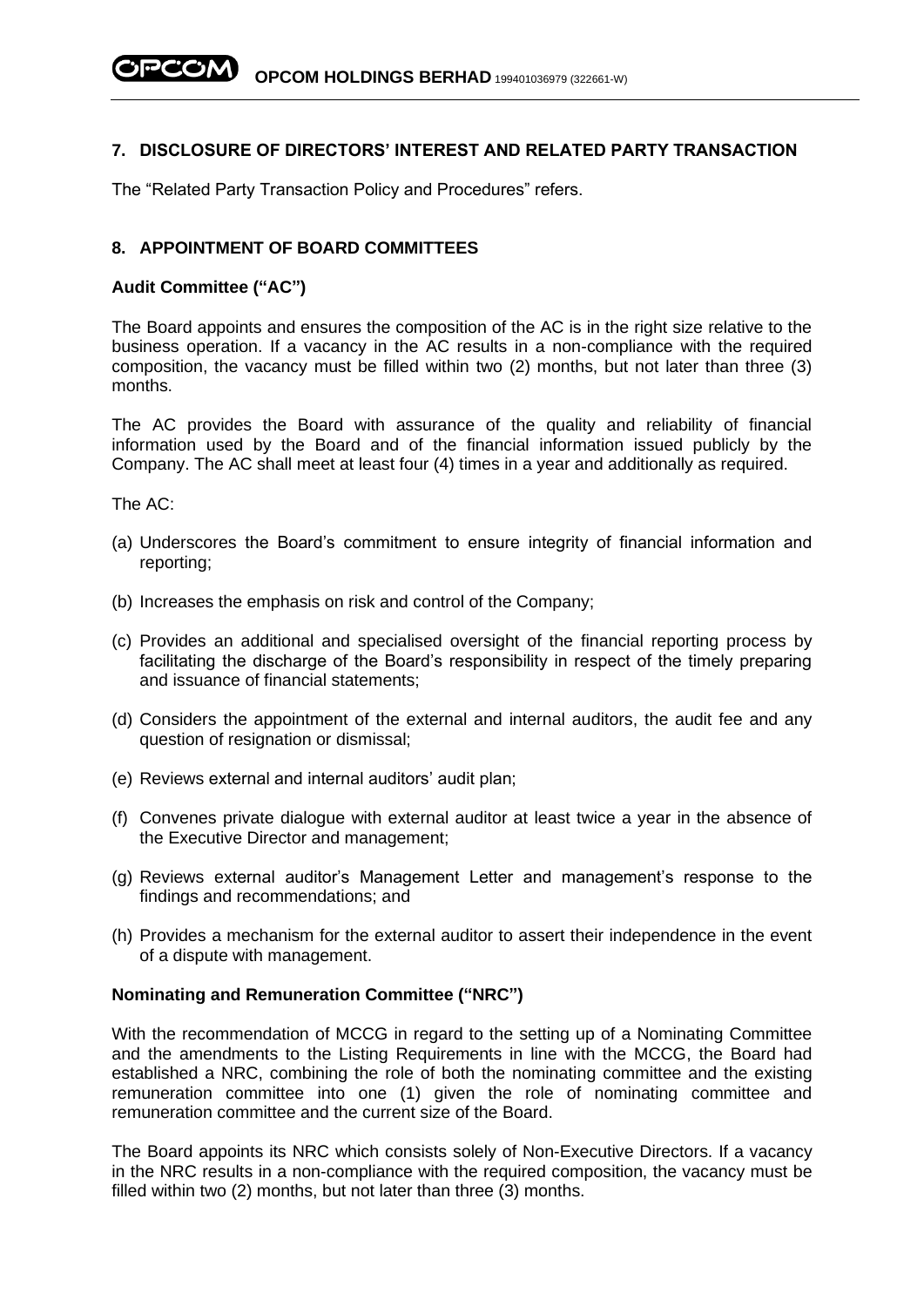

The NRC is empowered by the Board through clear defined terms of reference to oversee amongst others, reviewing the Board composition and making recommendations to the Board for appointments of new Directors by evaluating and assessing the suitability of candidates as Board member or Board Committee member by giving due consideration to the required mix of skills, knowledge, expertise and experience, professionalism and integrity that the proposed Directors shall bring to the Board and reviewing the remuneration packages of the Executive Director and Senior Management.

The NRC is also responsible for annual review of the required mix of skills and experience and core competency which Non-Executive Directors should bring to the Board and annual assessment of the effectiveness of the Board as a whole, the Board Committees, the performance of each existing Director and its Independent Directors. The NRC shall meet at least once a year or more frequently as circumstances required.

## **Employee Share Option Scheme ("ESOS") Committee**

The ESOS Committee is empowered by the Board through clearly defined terms of reference to administer and exercise ESOS matters in accordance with By-law. The Board shall appoint the chairman and members of the committee.

If a vacancy in the committee results in a non-compliance with the required composition, the vacancy must be filled within two (2) months, but not later than three (3) months.

## **Risk Management Committee ("RMC")**

The Board appoints its RMC to formulate proactive and effective policies to identify, evaluate and manage significant business risks. The Board shall appoint chairman of the RMC. The members of the RMC shall comprise of Workgroup heads in the Company's group of companies.

The Board sets the policy and risk management framework that govern RMC including risk tolerance level.

### **Tender Committee ("TC")**

The TC is empowered by the Board through clear defined terms of reference to review all capital investment and capital expenditure of the group of companies valued at RM500,000 and above. The Board shall appoint the chairman and members of the committee.

If a related party involves, TC shall first report to the Audit Committee before proposing to the Board for approval.

## **9. INDUCTION OF NEW BOARD MEMBERS**

The Chairman and/or Executive Director shall provide an introduction briefing to new members of the Board to ensure:

- (a) Understanding of their roles and responsibilities;
- (b) The Board's expectations in terms of their knowledge contribution;
- (c) The nature of the Company's business;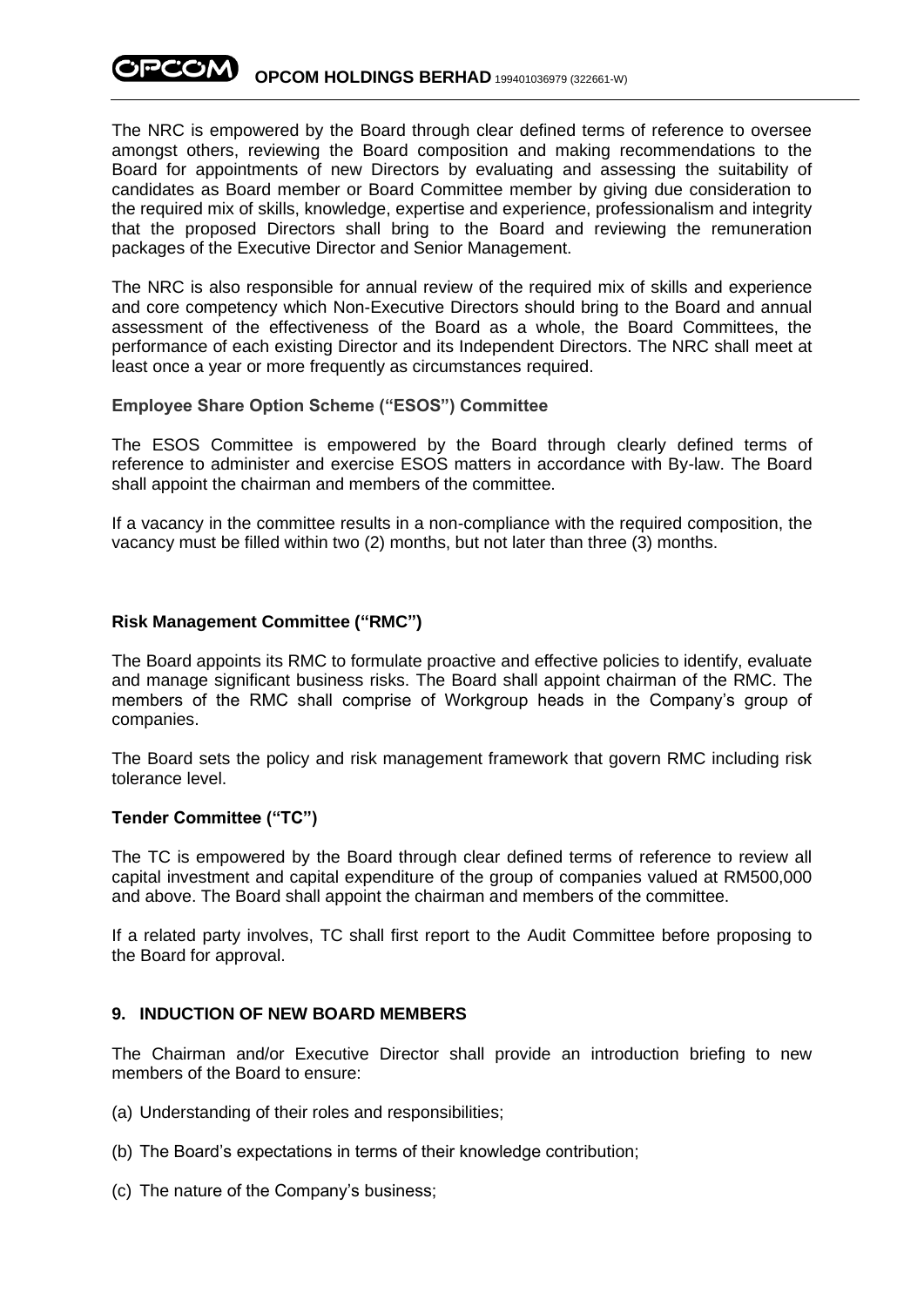- (d) Current issues faced; and
- (e) Strategies adopted by the Company.

#### **10. RETIREMENT OF BOARD MEMBERS**

Pursuant to Article 90 of the Company's Constitution, one-third of the Board members are subject to retirement from office by rotation such that each Board member shall retire from office once in every three (3) years. If the number is not three (3) or a multiple of three (3), the number nearest to one third shall retire from office such each Board member shall retire from office once in every three (3) years and if there is only one (1) Board member who is subject to retirement by rotation, he/she shall retire.

All retiring Board members are eligible for re-election.

### **11. MEETINGS**

The Board meets at least four (4) times a year and additionally as required.

The Chairman, assisted by Corporate Services Workgroup and the Company Secretary shall ensure:

- (a) Notice of meetings together with the agenda and board papers are circulated to all Board committees at least seven (7) days prior to the meeting;
- (b) Appropriateness of the agenda content;
- (c) Presence of a quorum;
- (d) Adherence to the Company's Constitution;
- (e) Applicable provision of the Companies Act 2016, the Listing Requirements and other regulatory requirements; and
- (f) Minutes of meeting shall be entered in books kept for that purpose within fourteen (14) days of the meeting date.

#### **12. ACCESS TO INFORMATION AND INDEPENDENT ADVICE**

All Board members of the Company have full and unrestricted access to all information, senior key management, Company Secretary and services within the Company.

The Board, or as individual capacity may obtain and/or undertake independent professional advice at the Company's expense in furtherance of the members' duties.

### **13. DIRECTORS' TRAINING**

It is important for Board to keep abreast of regulatory changes and developments in corporate governance through reading and attendance at relevant training programmes.